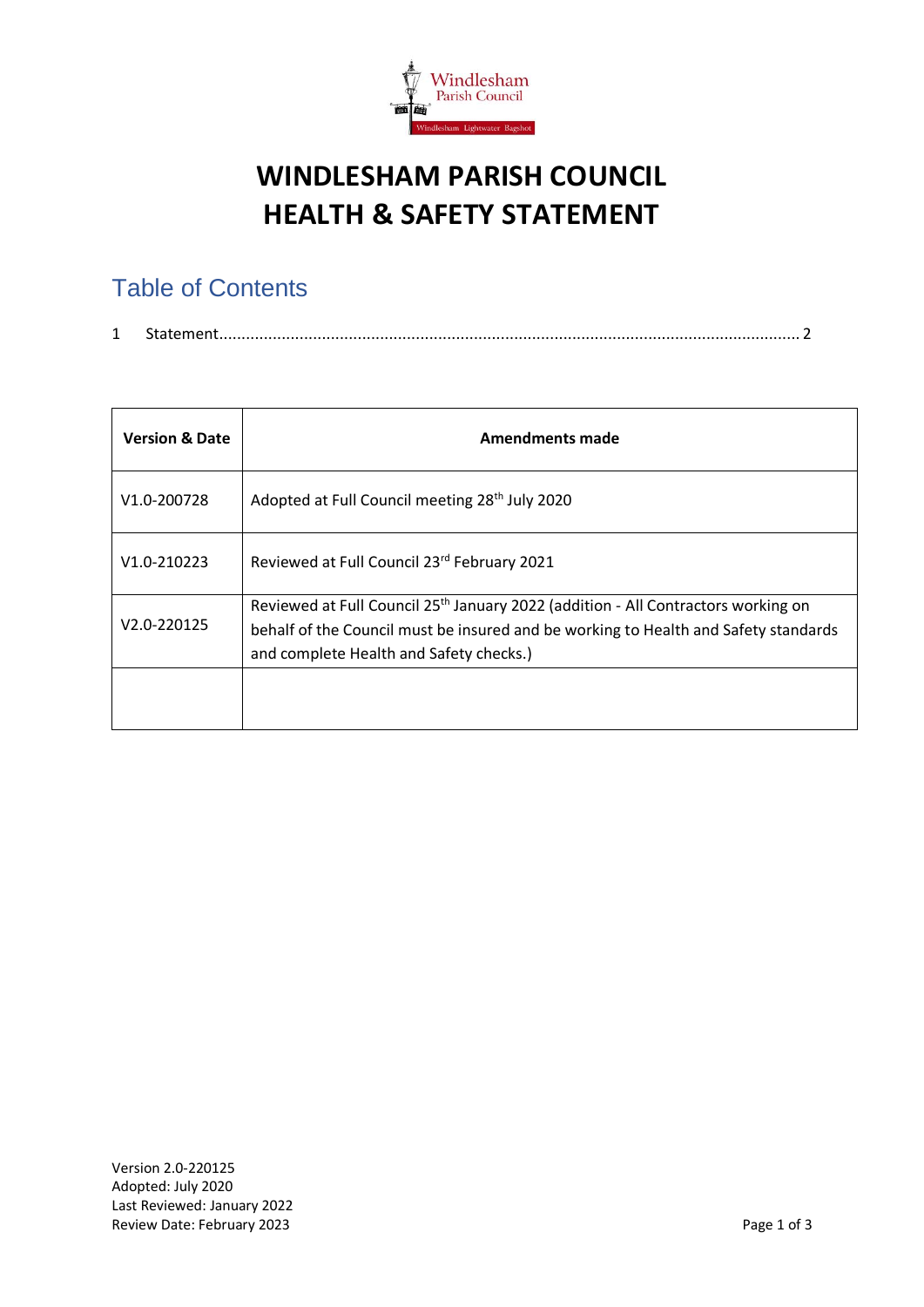

## <span id="page-1-0"></span>**1 Statement**

- 1.1 Windlesham Parish Council (Council) is committed to ensuring the health, safety and welfare of its employees, customers, and others throughout their interaction with the Council.
- 1.2 It is the policy of this Council to encourage all employees to be not only aware of their legal responsibilities, but to be actively involved in developing a positive and progressive safety culture so that no one is exposed to risks to their health or safety as a result of the way the Council conducts its business.
- 1.3 In order to achieve the objectives of this policy this Council will comply with all of its legal duties by ensuring that:-
	- Each employee is given such comprehensible, relevant and appropriate information, instruction, and training as is necessary to enable the safe and healthy performance of work activities.
	- Managers assess risks and introduce preventative and protective measures, so far as is reasonably practicable or devise systems of work where significant risks to health and safety are identified. These preventative and protective measures or safe systems of work will be implemented and supervised to ensure any risks are reduced to an acceptable minimum.
	- The working environment is maintained in a condition that is safe, free from risks to health and that adequate facilities for employees' welfare at work are made.
	- Adequate facilities and arrangements are maintained to enable staff and their representatives to raise issues of health and safety.
	- Procedures are devised that will ensure that all machinery and equipment purchased is suitable for its intended purpose and that any hazardous substances used or produced as a result of Council work are assessed and adequately controlled.
	- Procedures are devised that ensure the effective planning, organisation, control, monitoring and review of health and safety in relation to Council buildings and activities is undertaken to include associated preventative and protective measures.
- 1.4 Every member of staff has a legal duty to co-operate with the Council to assist in complying with all of its statutory duties. The successful implementation of this policy requires total commitment from everyone in the Council from Members to staff at all levels and